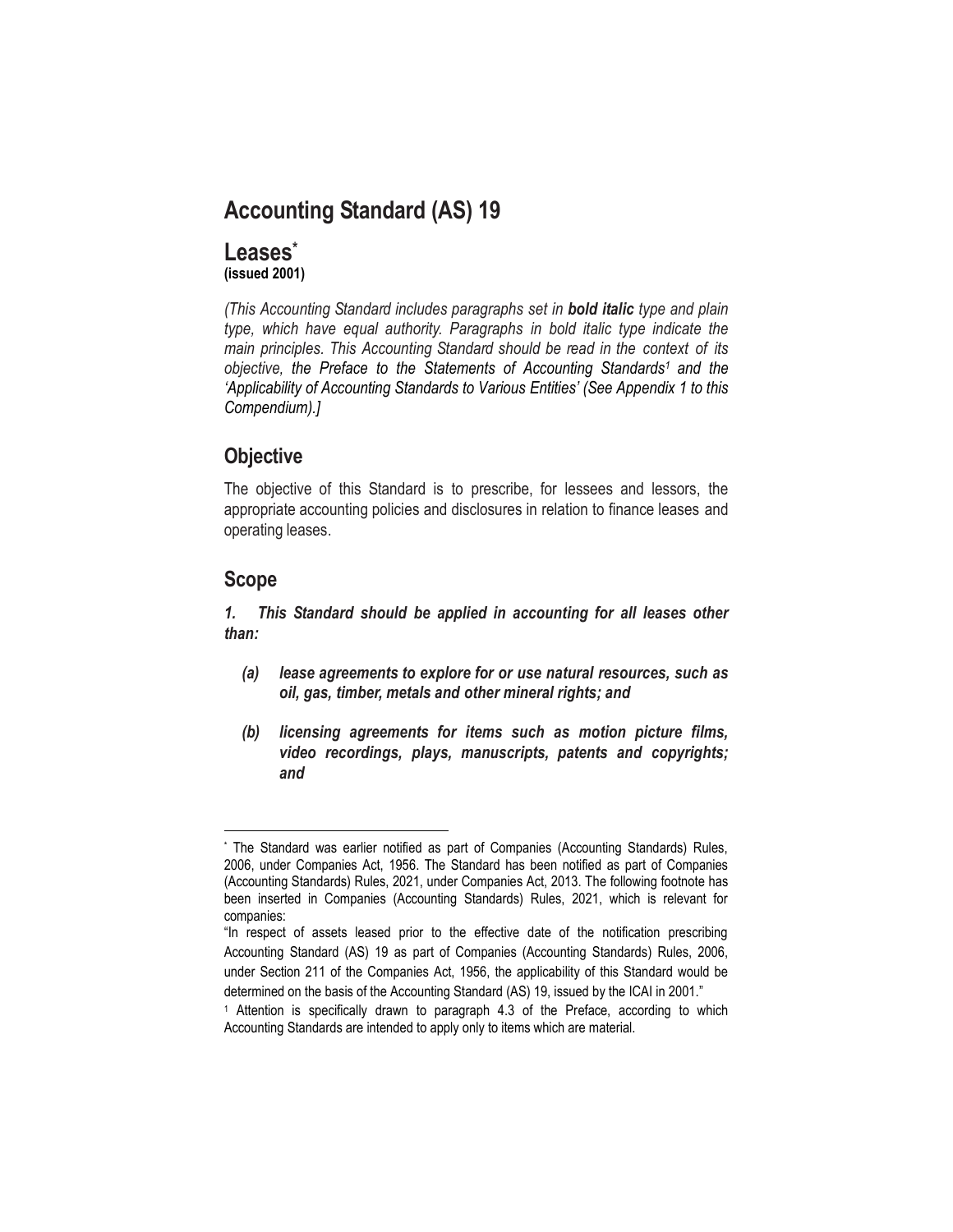#### *(c) lease agreements to use lands.*

2. This Standard applies to agreements that transfer the right to use assets even though substantial services by the lessor may be called for in connection with the operation or maintenance of such assets. On the other hand, this Standard does not apply to agreements that are contracts for services that do not transfer the right to use assets from one contracting party to the other.

### **Definitions**

*3. The following terms are used in this Standard with the meanings specified:*

*3.1 A lease is an agreement whereby the lessor conveys to the lessee in return for a payment or series of payments the right to use an asset for an agreed period of time.*

*3.2 A finance lease is a lease that transfers substantially all the risks and rewards incident to ownership of an asset.*

- *3.3 An operating lease is a lease other than a finance lease.*
- *3.4 A non-cancellable lease is a lease that is cancellable only:*
	- *(a) upon the occurrence of some remote contingency; or*
	- *(b) with the permission of the lessor; or*
	- *(c) if the lessee enters into a new lease for the same or an equivalent asset with the same lessor; or*
	- *(d) upon payment by the lessee of an additional amount such that, at inception, continuation of the lease is reasonably certain.*

*3.5 The inception of the lease is the earlier of the date of the lease agreement and the date of a commitment by the parties to the principal provisions of the lease.*

*3.6 The lease term is the non-cancellable period for which the lessee has agreed to take on lease the asset together with any further periods for*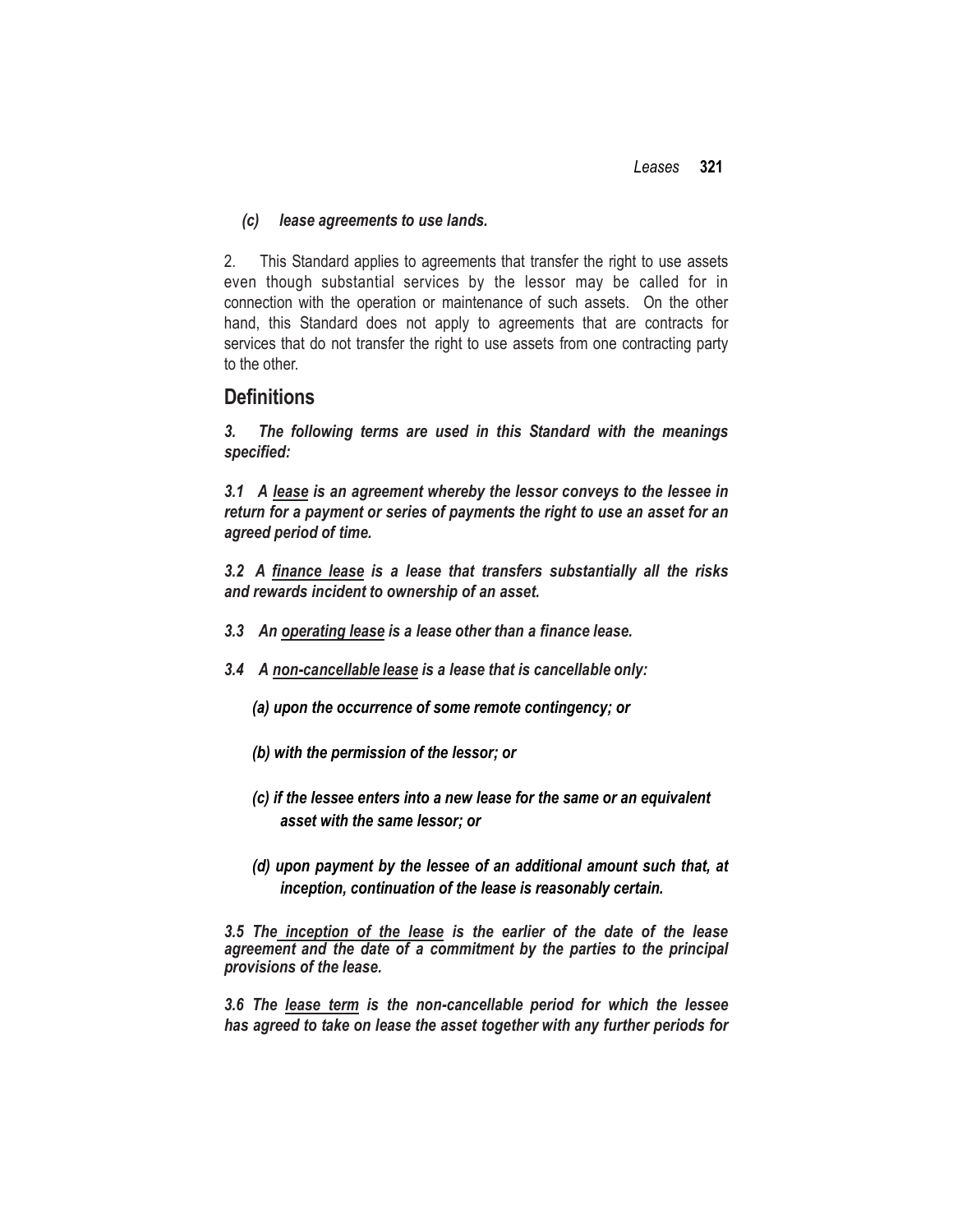*which the lessee has the option to continue the lease of the asset, with or without further payment, which option at the inception of the lease it is reasonably certain that the lessee will exercise.*

*3.7 Minimum lease payments are the payments over the lease term that the lessee is, or can be required, to make excluding contingent rent, costs for services and taxes to be paid by and reimbursed to the lessor, together with:*

- *(a) in the case of the lessee, any residual value guaranteed by or on behalf of the lessee; or*
- *(b) in the case of the lessor, any residual value guaranteed to the lessor:*
	- *(i) by or on behalf of the lessee; or*
	- *(ii) by an independent third party financially capable of meeting this guarantee.*

*However, if the lessee has an option to purchase the asset at a price which is expected to be sufficiently lower than the fair value at the date the option becomes exercisable that, at the inception of the lease, is reasonably certain to be exercised, the minimum lease payments comprise minimumpayments payable overthe lease term and the paymentrequired to exercise this purchase option.*

*3.8 Fair value is the amount for which an asset could be exchanged or a liability settled between knowledgeable, willing parties in an arm's length transaction.*

- *3.9 Economic life is either:*
	- *(a) the period over which an asset is expected to be economically usable by one or more users; or*
	- *(b) the number of production or similar units expected to be obtained from the asset by one or more users.*
- *3.10 Useful life of a leased asset is either:*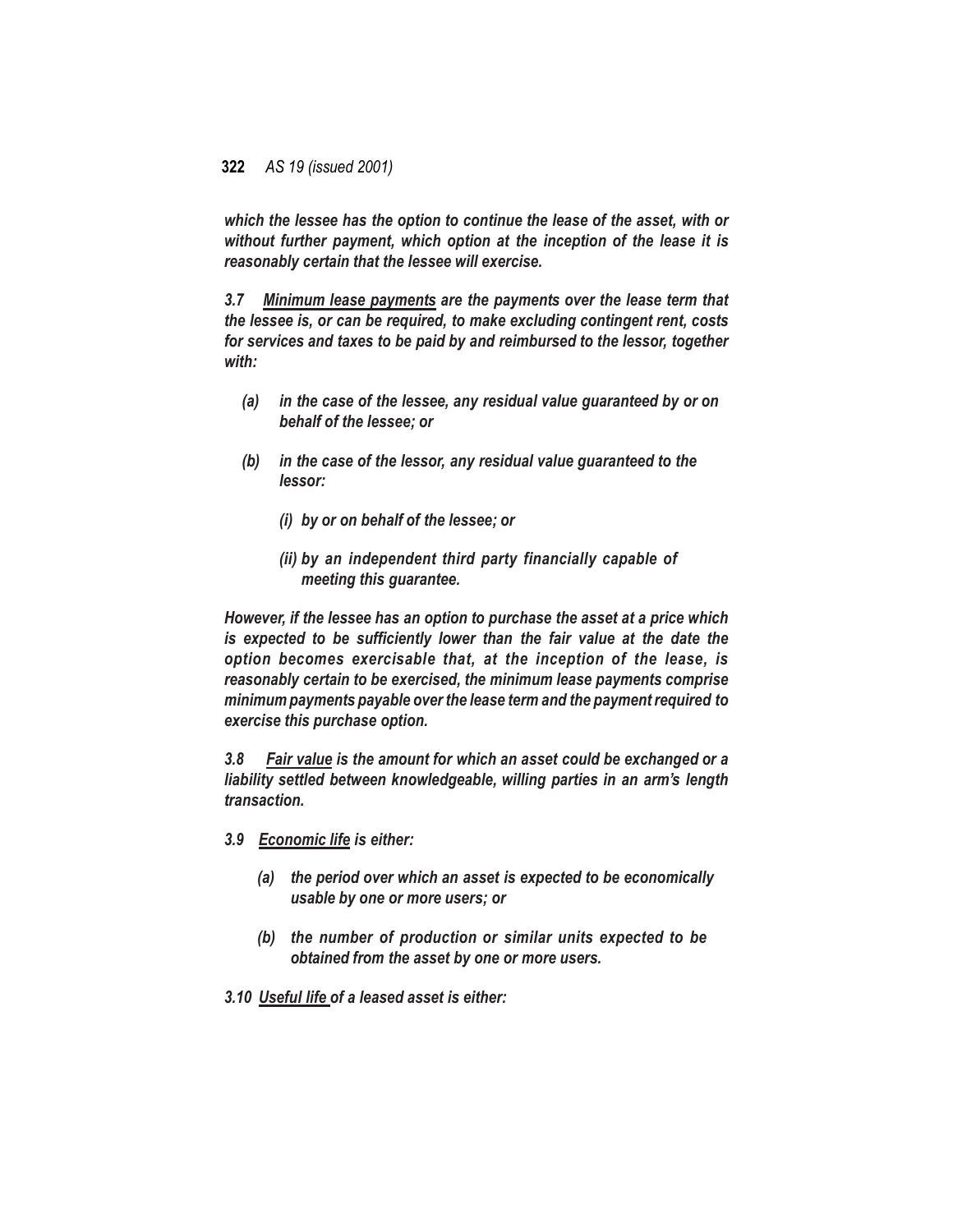- *(a) the period over which the leased asset is expected to be used by the lessee; or*
- *(b) the number of production or similar units expected to be obtained from the use of the asset by the lessee.*

*3.11 Residual value of a leased asset is the estimated fair value of the asset at the end of the lease term.*

- *3.12 Guaranteed residual value is:*
	- *(a) in the case of the lessee, that part of the residual value which is guaranteed by the lessee or by a party on behalf of the lessee (the amount of the guarantee being the maximum amount that could, in any event, become payable); and*
	- *(b) in the case of the lessor, that part of the residual value which is guaranteed by or on behalf of the lessee, or by an independent third party who is financially capable of discharging the obligations under the guarantee.*

*3.13 Unguaranteed residual value of a leased asset is the amount by which the residual value of the asset exceeds its guaranteed residual value.*

*3.14 Gross investment in the lease is the aggregate of the minimum lease payments under a finance lease from the standpoint of the lessor and any unguaranteed residual value accruing to the lessor.*

- *3.15 Unearned finance income is the difference between:* 
	- *(a) the gross investment in the lease; and*
	- *(b) the present value of*
		- *(i) the minimum lease payments under a finance lease from the standpoint of the lessor; and*
		- *(ii) any unguaranteed residual value accruing to the lessor, at the interest rate implicit in the lease.*
- *3.16 Net investment in the lease is the gross investment in the lease less*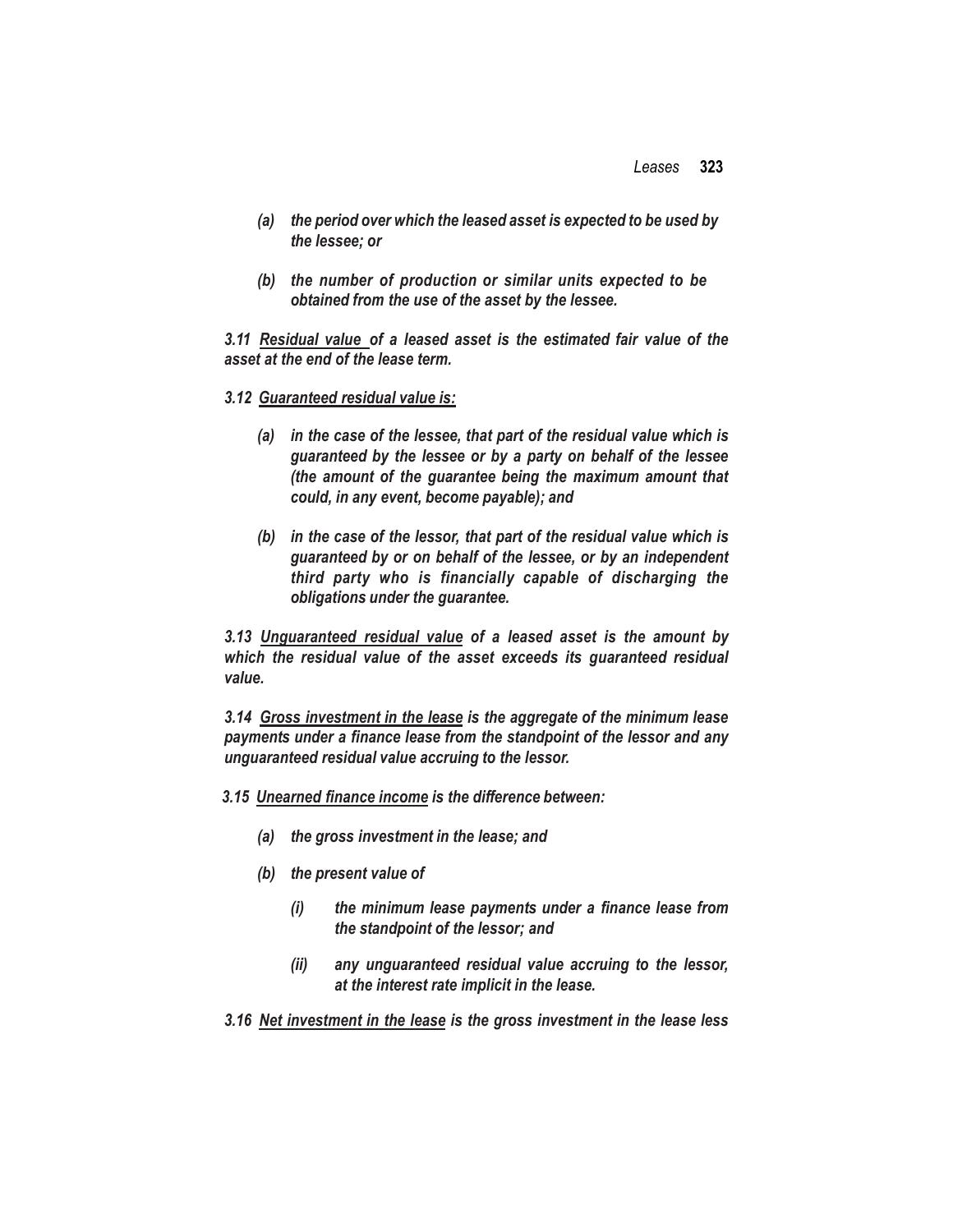*unearned finance income.*

*3.17 The interest rate implicit in the lease is the discount rate that, at the inception of the lease, causes the aggregate present value of*

- *(a) the minimum lease payments under a finance lease from the standpoint of the lessor; and*
- *(b) any unguaranteed residual value accruing to the lessor, to be equal to the fair value of the leased asset.*

*3.18 The lessee's incremental borrowing rate of interest is the rate of interest the lessee would have to pay on a similar lease or, if that is not determinable, the rate that, at the inception of the lease, the lessee would incur to borrow over a similar term, and with a similar security, the funds necessary to purchase the asset.*

*3.19 Contingentrent is that portion of the lease payments that is not fixed in amount but is based on a factor other than just the passage of time (e.g., percentage of sales, amount of usage, price indices, market rates of interest).*

4. The definition of a lease includes agreements for the hire of an asset which contain a provision giving the hirer an option to acquire title to the asset upon the fulfillment of agreed conditions. These agreements are commonly known as hire purchase agreements. Hire purchase agreements include agreements under which the property in the asset is to pass to the hirer on the payment of the last instalment and the hirer has a right to terminate the agreement at any time before the property so passes.

### **Classification of Leases**

5. The classification of leases adopted in this Standard is based on the extent to which risks and rewards incident to ownership of a leased asset lie with the lessor or the lessee. Risks include the possibilities of losses from idle capacity or technological obsolescence and of variations in return due to changing economic conditions. Rewards may be represented by the expectation of profitable operation over the economic life of the asset and of gain from appreciation in value or realisation of residual value.

6. A lease is classified as a finance lease if it transfers substantially all the risks and rewards incident to ownership. Title may or may not eventually be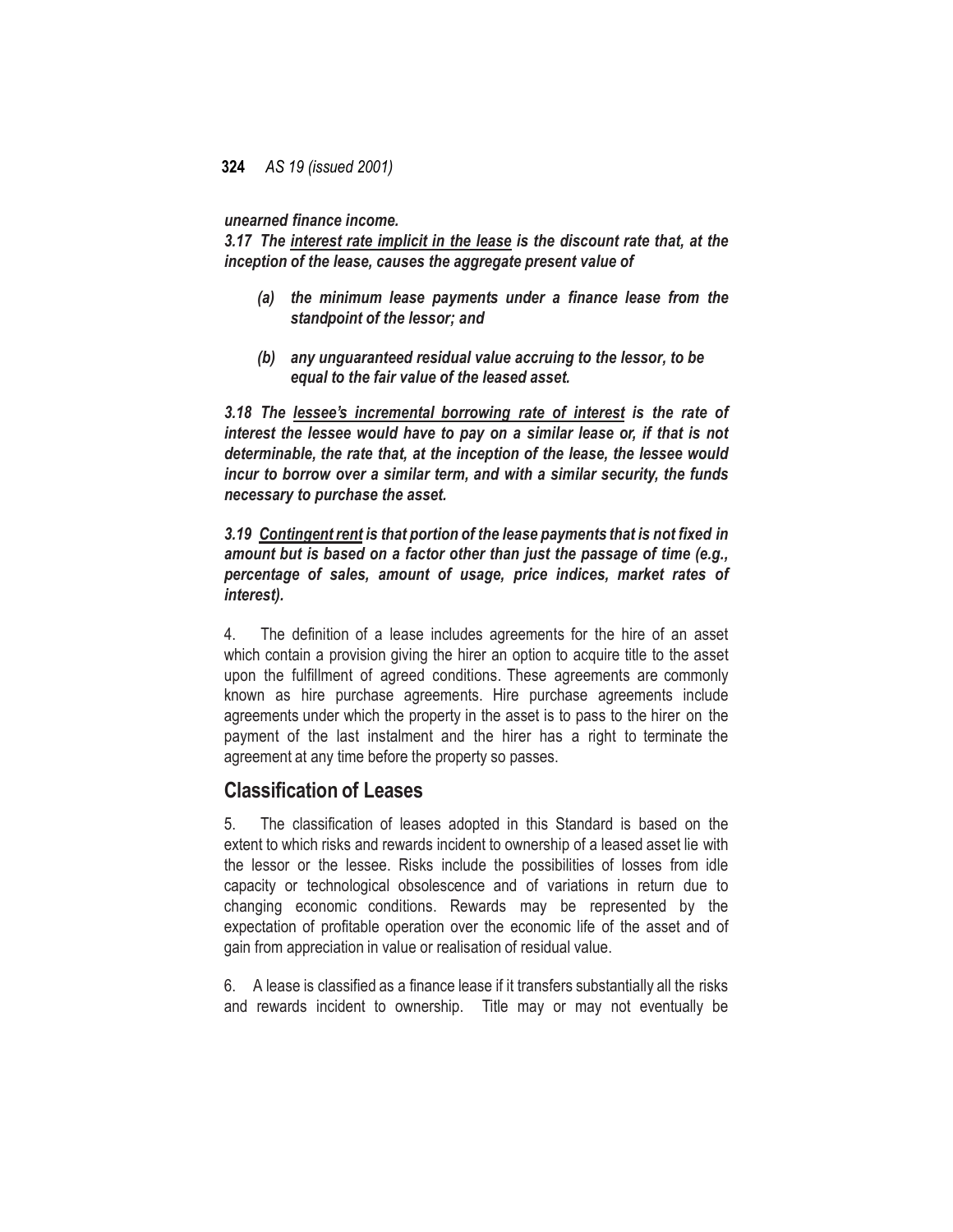transferred. A lease is classified as an operating lease if it does not transfer substantially all the risks and rewards incident to ownership.

7. Since the transaction between a lessor and a lessee is based on a lease agreement common to both parties, it is appropriate to use consistent definitions. The application of these definitions to the differing circumstances of the two parties may sometimes result in the same lease being classified differently by the lessor and the lessee.

8. Whether a lease is a finance lease or an operating lease depends on the substance of the transaction rather than its form. Examples of situations which would normally lead to a lease being classified as a finance lease are:

- (a) the lease transfers ownership of the asset to the lessee by the end of the lease term;
- (b) the lessee has the option to purchase the asset at a price which is expected to be sufficiently lower than the fair value at the date the option becomes exercisable such that, at the inception of the lease, it is reasonably certain that the option will be exercised;
- (c) the lease term is for the major part of the economic life of the asset even if title is not transferred;
- (d) at the inception of the lease the present value of the minimum lease payments amounts to at least substantially all of the fair value of the leased asset; and
- (e) the leased asset is of a specialised nature such that only the lessee can use it without major modifications being made.

9. Indicators of situations which individually or in combination could also lead to a lease being classified as a finance lease are:

- (a) if the lessee can cancel the lease, the lessor's losses associated with the cancellation are borne by the lessee;
- (b) gains or losses from the fluctuation in the fair value of the residual fall to the lessee (for example in the form of a rent rebate equalling most of the sales proceeds at the end of the lease); and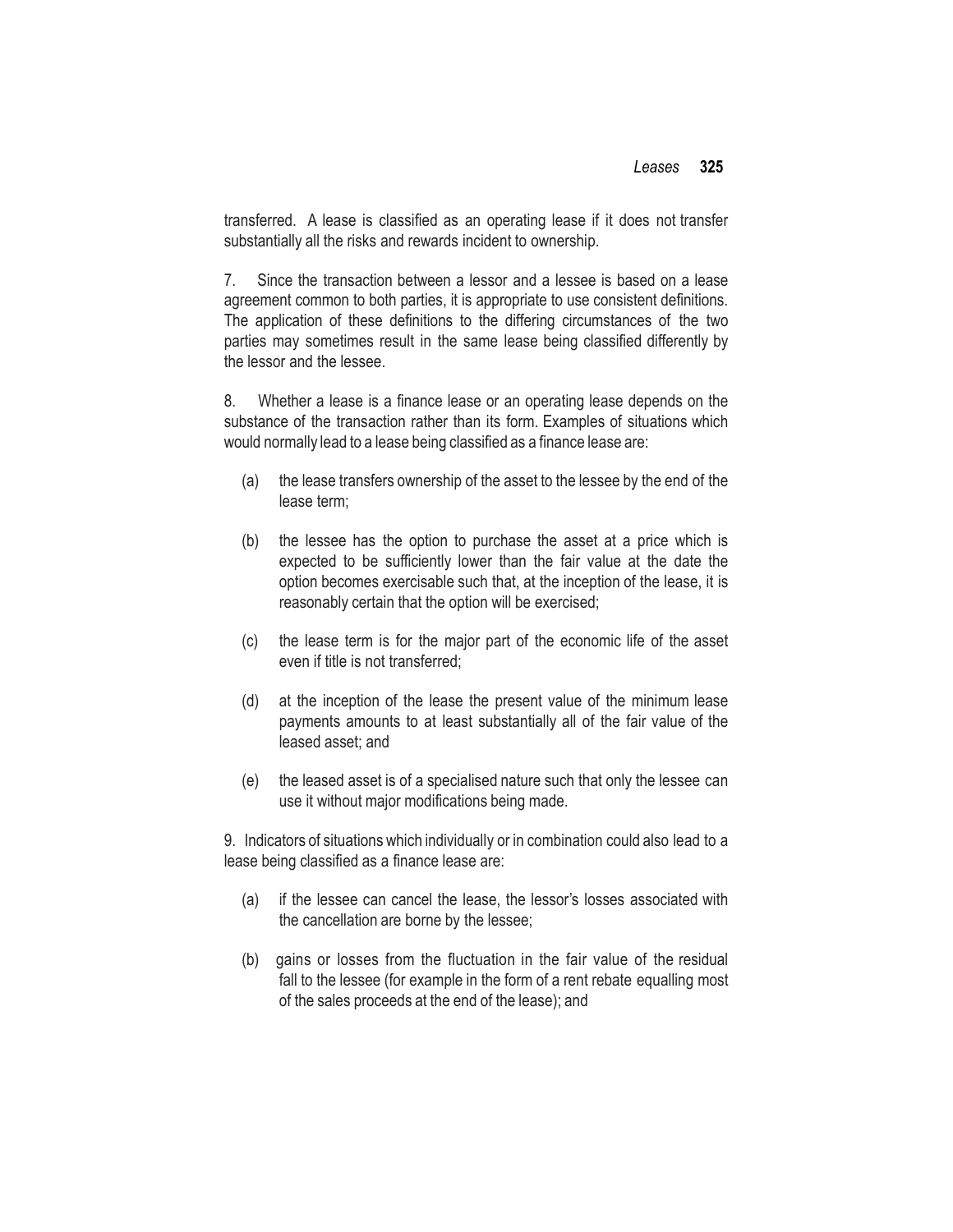(c) the lessee can continue the lease for a secondary period at a rent which is substantially lower than market rent.

10. Lease classification is made at the inception of the lease. If at any time the lessee and the lessor agree to change the provisions of the lease, other than by renewing the lease, in a manner that would have resulted in a different classification of the lease under the criteria in paragraphs 5 to 9 had the changed terms been in effect at the inception of the lease, the revised agreement is considered as a new agreement over its revised term. Changes in estimates (for example, changes in estimates of the economic life or of the residual value of the leased asset) or changes in circumstances (for example, default by the lessee), however, do not give rise to a new classification of a lease for accounting purposes.

### **Leases in the Financial Statements of Lessees**

### **Finance Leases**

*11. At the inception of a finance lease, the lessee should recognise the lease as an asset and a liability. Such recognition should be at an amount equal to the fair value of the leased asset at the inception of the lease. However, if the fair value of the leased asset exceeds the present value of the minimum lease payments from the standpoint of the lessee, the amount recorded as an asset and a liability should be the present value of the minimum lease payments from the standpoint of the lessee. In calculating the present value of the minimum lease payments the discount rate is the interest rate implicit in the lease, if this is practicable to determine; if not, the lessee's incremental borrowing rate should be used.*

### **Example**

(a) An enterprise (the lessee) acquires a machinery on lease from a leasing company (the lessor) on January 1, 20X0. The lease term covers the entire economic life of the machinery, i.e., 3 years. The fair value of the machinery on January 1, 20X0 is Rs. 2,35,500. The lease agreement requires the lessee to pay an amount of Rs.1,00,000 per year beginning December 31, 20X0. The lessee has guaranteed a residual value of Rs.17,000 on December 31, 20X2 to the lessor. The lessor, however, estimates that the machinery would have a salvage value of only Rs.3,500 on December 31, 20X2.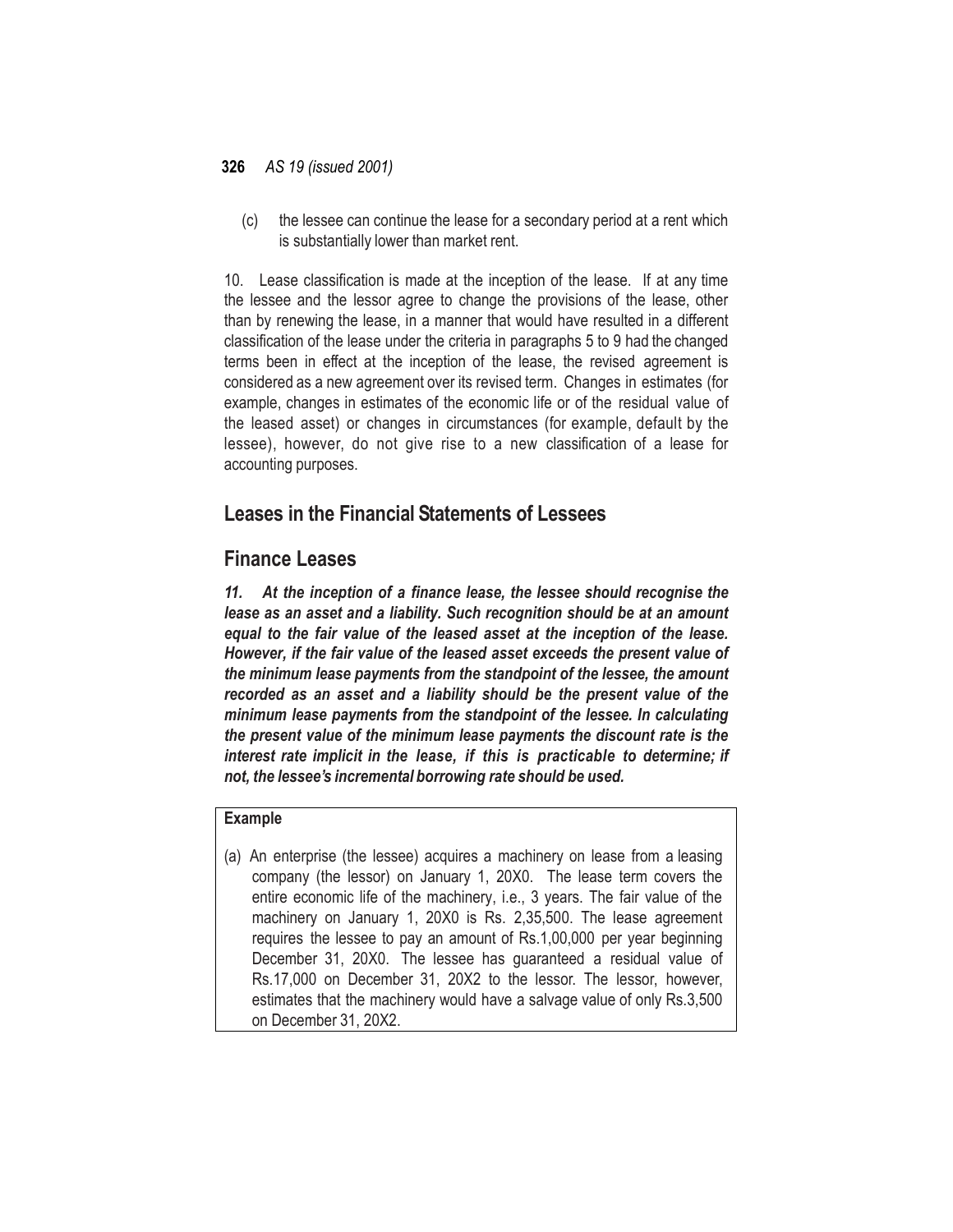The interest rate implicit in the lease is 16 per cent (approx.). This is calculated using the following formula:

|                | AI R | ALR                     | ALR         | RV          |
|----------------|------|-------------------------|-------------|-------------|
| Fair value $=$ |      | ÷                       | $++$        |             |
|                |      | $(1 + r)^1$ $(1 + r)^2$ | $(1 + r)^n$ | $(1 + r)^n$ |

The lessee would record the machinery as an asset at Rs. 2,35,500 with a corresponding liability representing the present value of lease payments over the lease term (including the guaranteed residual value).

(b) In the above example, suppose the lessor estimates that the machinery would have a salvage value of Rs. 17,000 on December 31, 20X2. The lessee, however, guarantees a residual value of Rs. 5,000 only.

 The interest rate implicit in the lease in this case would remain unchanged at 16% (approx.). The present value of the minimum lease payments from the standpoint of the lessee, using this interest rate implicit in the lease, would be Rs. 2,27,805. As this amount is lower than the fair value of the leased asset (Rs. 2,35,500), the lessee would recognise the asset and the liability arising from the lease at Rs. 2,27,805.

 In case the interest rate implicit in the lease is not known to the lessee, the present value of the minimum lease payments from the standpoint of the lessee would be computed using the lessee's incremental borrowing rate.

12. Transactions and other events are accounted for and presented in accordance with their substance and financial reality and not merely with their legal form. While the legal form of a lease agreement is that the lessee may acquire no legal title to the leased asset, in the case of finance leases the substance and financial reality are that the lessee acquires the economic benefits of the use of the leased asset for the major part of its economic life in return for entering into an obligation to pay for that right an amount approximating to the fair value of the asset and the related finance charge.

13. If such lease transactions are not reflected in the lessee's balance sheet, the economic resources and the level of obligations of an enterprise are understated thereby distorting financial ratios. It is therefore appropriate that a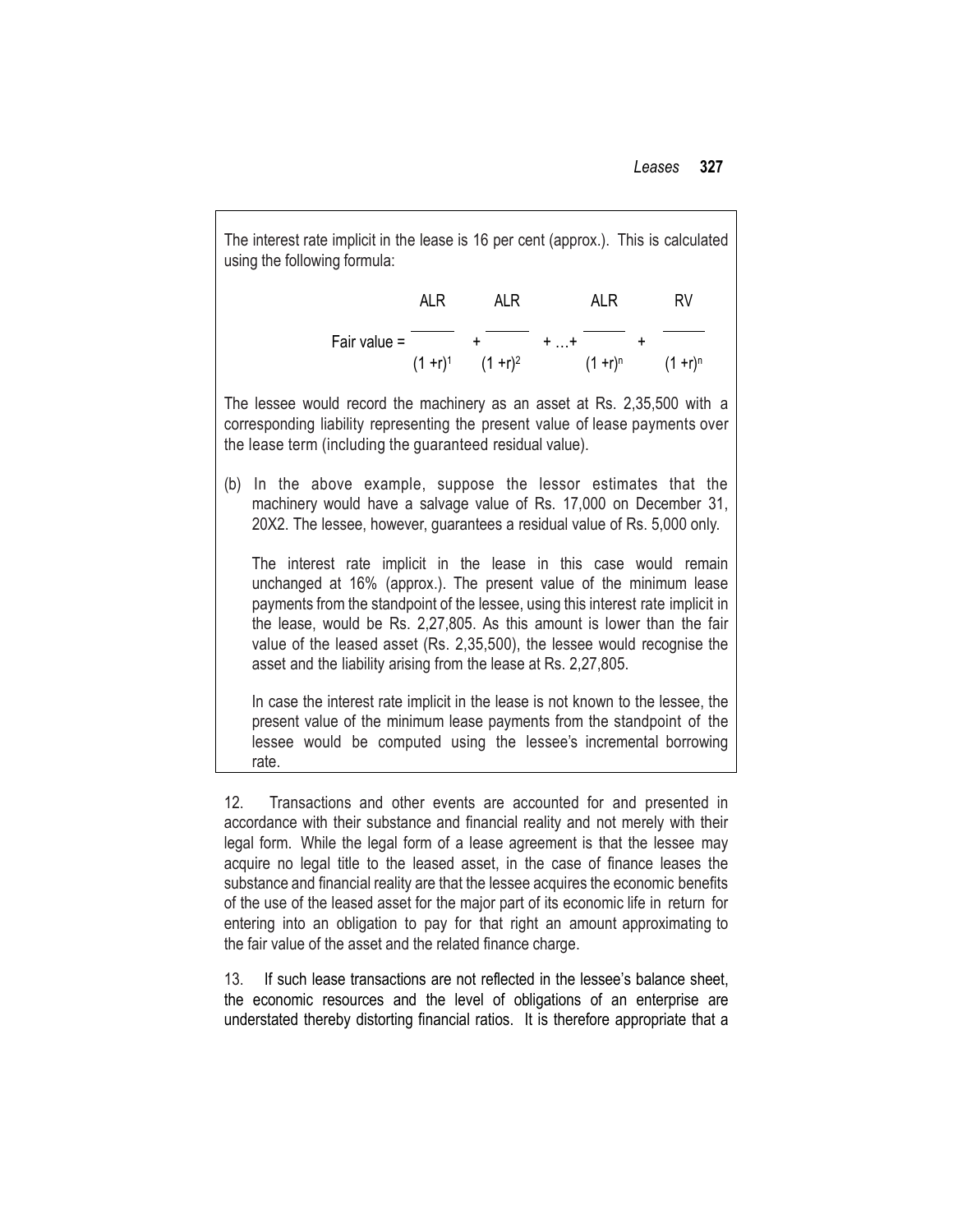finance lease be recognised in the lessee's balance sheet both as an asset and as an obligation to pay future lease payments. At the inception of the lease, the asset and the liability for the future lease payments are recognised in the balance sheet at the same amounts.

14. It is not appropriate to present the liability for a leased asset as a deduction from the leased asset in the financial statements. The liability for a leased asset should be presented separately in the balance sheet as a current liability or a long-term liability as the case may be.

15. Initial direct costs are often incurred in connection with specific leasing activities, as in negotiating and securing leasing arrangements. The costs identified as directly attributable to activities performed by the lessee for a finance lease are included as part of the amount recognised as an asset under the lease.

*16. Lease payments should be apportioned between the finance charge and the reduction of the outstanding liability. The finance charge should be allocated to periods during the lease term so as to produce a constant periodic rate of interest on the remaining balance of the liability for each period.*

| <b>Example</b>                                                                                                                                                                                  |               |         |          |                     |                 |
|-------------------------------------------------------------------------------------------------------------------------------------------------------------------------------------------------|---------------|---------|----------|---------------------|-----------------|
| In the example (a) illustrating paragraph 11, the lease payments would be<br>apportioned by the lessee between the finance charge and the reduction of the<br>outstanding liability as follows: |               |         |          |                     |                 |
| Year                                                                                                                                                                                            |               | Finance | Payment  | <b>Reduction</b> in | Outstanding     |
|                                                                                                                                                                                                 |               | charge  | (Rs.)    | outstanding         | liability (Rs.) |
|                                                                                                                                                                                                 |               | (Rs.)   |          | liability (Rs.)     |                 |
|                                                                                                                                                                                                 |               |         |          |                     |                 |
|                                                                                                                                                                                                 |               |         |          |                     |                 |
| Year 1                                                                                                                                                                                          | (January 1)   |         |          |                     | 2,35,500        |
|                                                                                                                                                                                                 | (December 31) | 37,680  | 1,00,000 | 62,320              | 1,73,180        |
| Year 2                                                                                                                                                                                          | (December 31) | 27,709  | 1,00,000 | 72,291              | 1,00,889        |
| Year <sub>3</sub>                                                                                                                                                                               | (December 31) | 16,142  | 1,00,000 | 83,858              | 17,031*         |
|                                                                                                                                                                                                 |               |         |          |                     |                 |
| * The difference between this figure and guaranteed residual value (Rs.17,000) is due to                                                                                                        |               |         |          |                     |                 |
| approximation in computing the interest rate implicit in the lease.                                                                                                                             |               |         |          |                     |                 |
|                                                                                                                                                                                                 |               |         |          |                     |                 |

17. In practice, in allocating the finance charge to periods during the lease term, some form of approximation may be used to simplify the calculation.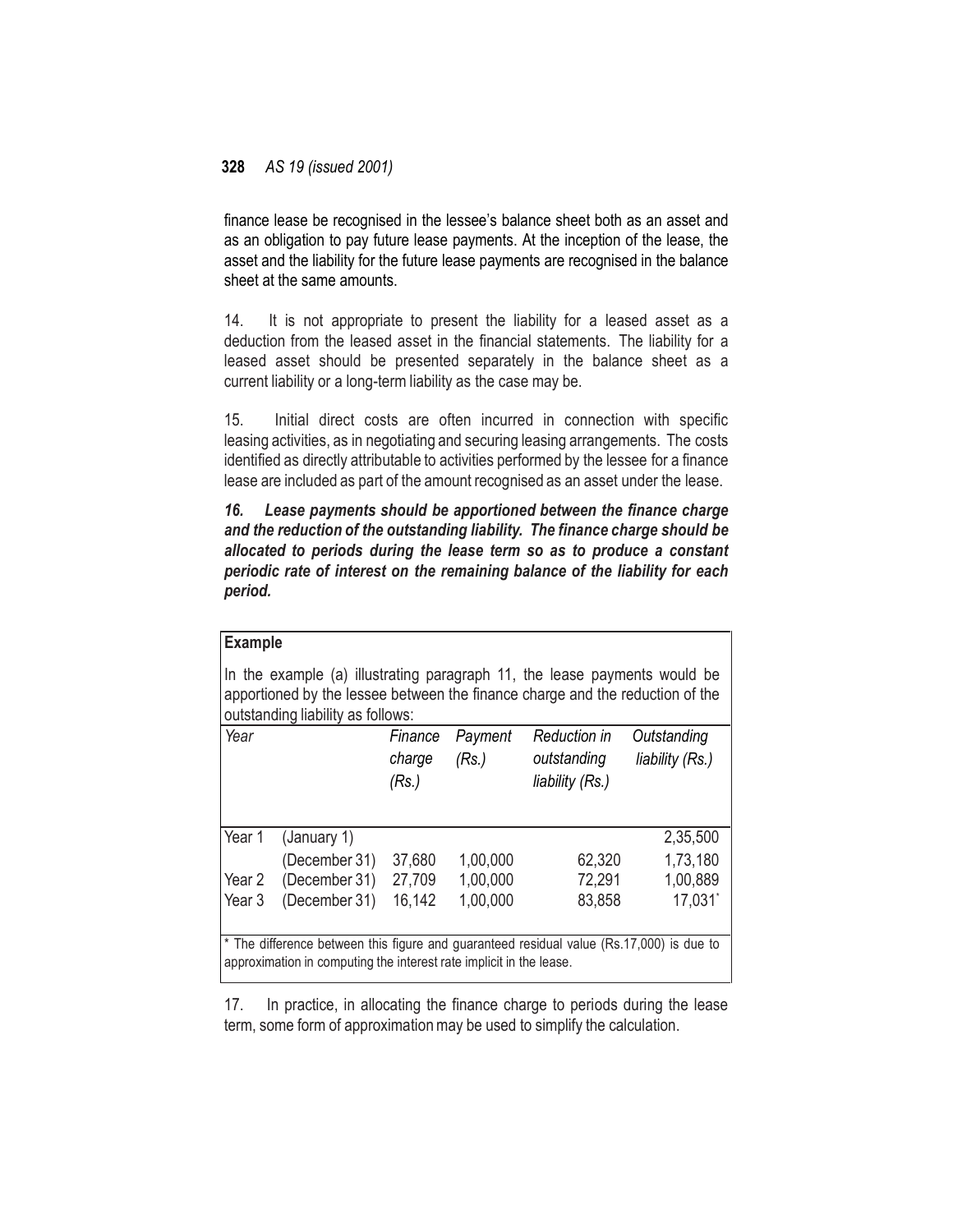*18. A finance lease gives rise to a depreciation expense for the asset as well as a finance expense for each accounting period. The depreciation policy for a leased asset should be consistent with that for depreciable assets which are owned, and the depreciation recognised should be calculated on the basis set out in Accounting Standard (AS) 10, Property, Plant and Equipment. If there is no reasonable certainty that the lessee will obtain ownership by the end of the lease term, the asset should be fully depreciated over the lease term or its useful life, whichever is shorter.*

19. The depreciable amount of a leased asset is allocated to each accounting period during the period of expected use on a systematic basis consistent with the depreciation policy the lessee adopts for depreciable assets that are owned. If there is reasonable certainty that the lessee will obtain ownership by the end of the lease term, the period of expected use is the useful life of the asset; otherwise the asset is depreciated over the lease term or its useful life, whichever is shorter.

20. The sum of the depreciation expense for the asset and the finance expense for the period is rarely the same as the lease payments payable for the period, and it is, therefore, inappropriate simply to recognise the lease payments payable as an expense in the statement of profit and loss. Accordingly, the asset and the related liability are unlikely to be equal in amount after the inception of the lease.

21. To determine whether a leased asset has become impaired, an enterprise applies the Accounting Standard (AS) 28, Impairment of Assets, that sets out the requirements as to how an enterprise should perform the review of the carrying amount of an asset, how it should determine the recoverable amount of an asset and when it should recognise, or reverse, an impairment loss.

*22. The lessee should, in addition to the requirements of AS 10, Property, Plant and Equipment, and the governing statute, make the following disclosures for finance leases:*

- *(a) assets acquired under finance lease as segregated from the assets owned;*
- *(b) for each class of assets, the net carrying amount at the*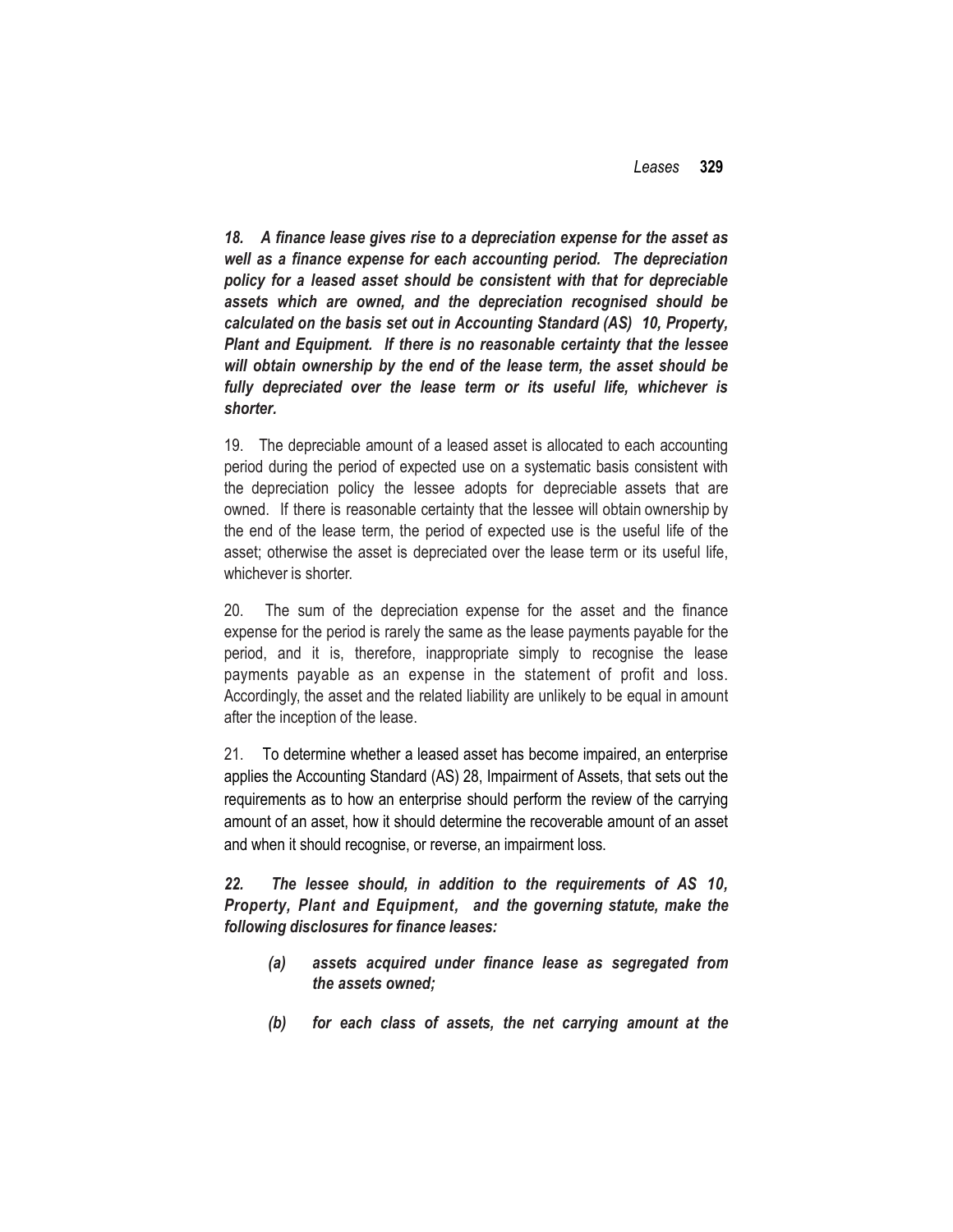*balance sheet date;*

- *(c) a reconciliation between the total of minimum lease payments at the balance sheet date and their present value. In addition, an enterprise should disclose the total of minimum lease payments at the balance sheet date, and their present value, for each of the following periods:*
	- *(i) not later than one year;*
	- *(ii) later than one year and not later than five years;*
	- *(iii) later than five years;*
- *(d) contingent rents recognised as expense in the statement of profit and loss for the period;*
- *(e) the total of future minimum sublease payments expected to be received under non-cancellable subleases at the balance sheet date; and*
- *(f) a general description of the lessee's significant leasing arrangements including, but not limited to, the following:*
	- *(i) the basis on which contingent rent payments are determined;*
	- *(ii) the existence and terms of renewal or purchase options and escalation clauses;*
	- *(iii) restrictions imposed by lease arrangements, such as those and concerning dividends, additional debt, and further leasing.*

*Provided that a Small and Medium Sized Company and a Micro, Small and Medium Sized Enterprises (Levels IV, III and II non-company entities), as defined in Appendix I to this Compendium, may not comply with subparagraphs (c), (e) and (f).*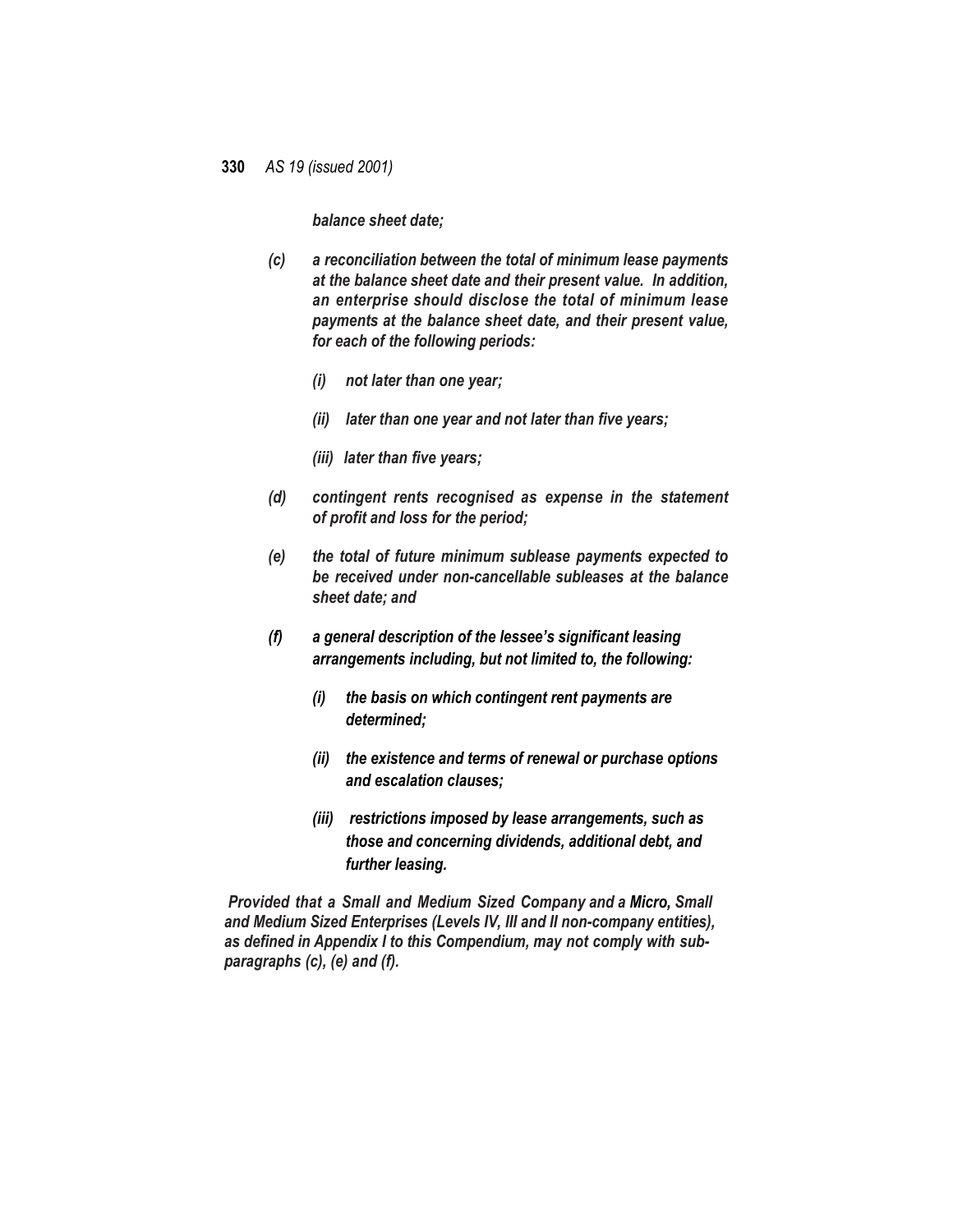### **Operating Leases**

*23. Lease payments under an operating lease should be recognised as an expense in the statement of profit and loss on a straight line basis over the lease term unless another systematic basis is more representative of the time pattern of the user's benefit.*

24. For operating leases, lease payments (excluding costs for services such as insurance and maintenance) are recognised as an expense in the statement of profit and loss on a straight line basis unless another systematic basis is more representative of the time pattern of the user's benefit, even if the payments are not on that basis.

*25. The lessee should make the following disclosures for operating leases:*

- *(a) the total of future minimum lease payments under noncancellable operating leases for each of the following periods:*
	- *(i) not later than one year;*
	- *(ii) later than one year and not later than five years;*
	- *(iii) later than five years;*
- *(b) the total of future minimum sublease payments expected to be received under non-cancellable subleases at the balance sheet date;*
- *(c) lease payments recognised in the statement of profit and loss for the period, with separate amounts for minimum lease payments and contingent rents;*
- *(d) sub-lease payments received (or receivable) recognised in the statement of profit and loss for the period;*
- *(e) a general description of the lessee's significant leasing arrangements including, but not limited to, the following:*
	- *(i) the basis on which contingent rent payments are determined;*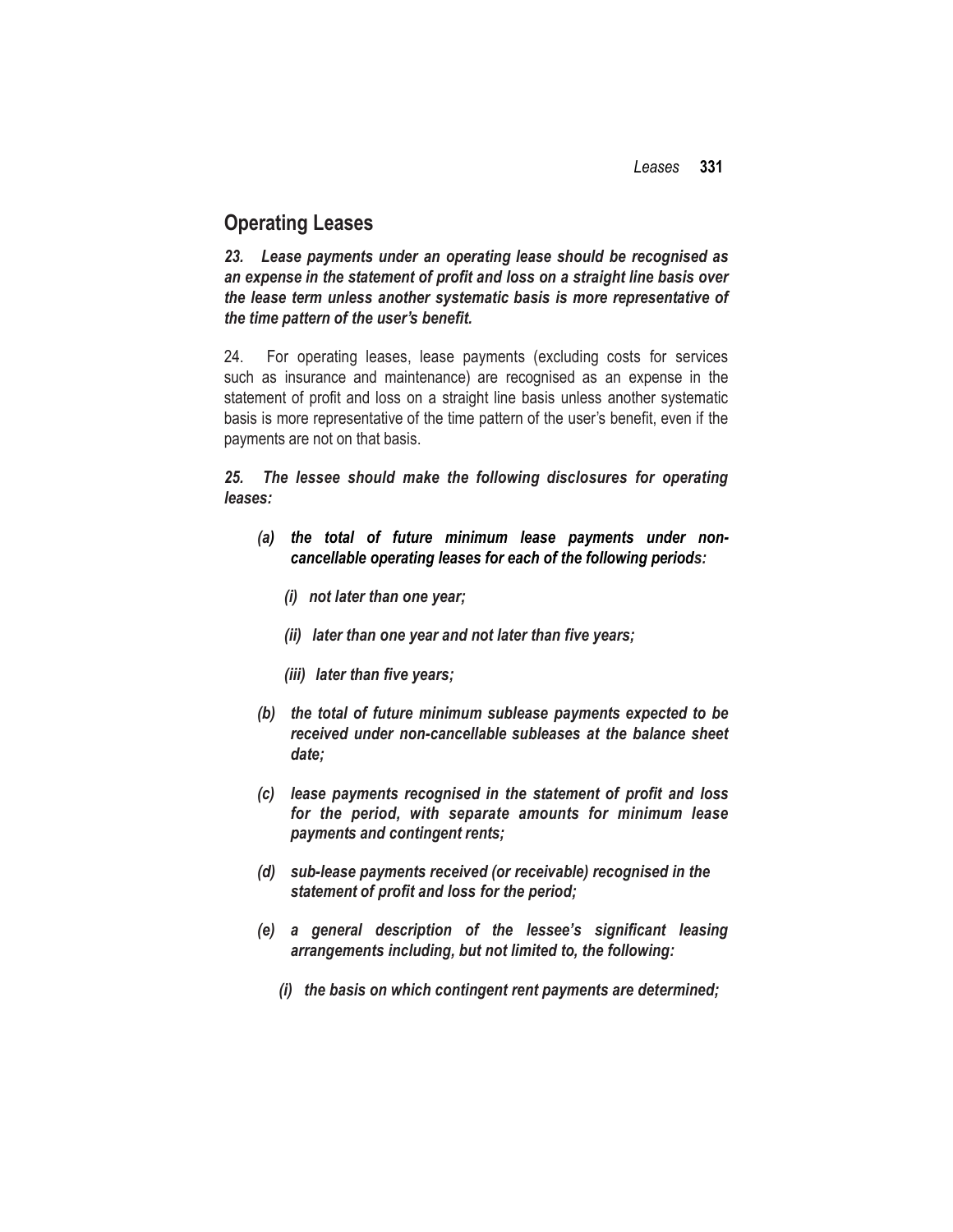- **332** *AS 19 (issued 2001)*
	- *(ii) the existence and terms of renewal or purchase options and escalation clauses; and*
	- *(iii) restrictions imposed by lease arrangements, such as those concerning dividends, additional debt, and further leasing.*

*Provided that a Small and Medium Sized Company and a Micro, Small and Medium Sized Enterprises (Levels IV, III and II non-company entities), as defined in Appendix I to this Compendium, may not comply with subparagraphs (a), (b) and (e).*

### **Leases in the Financial Statements of Lessors**

### **Finance Leases**

### *26. The lessor should recognise assets given under a finance lease in its balance sheet as a receivable at an amount equal to the net investment in the lease.*

27. Under a finance lease substantially all the risks and rewards incident to legal ownership are transferred by the lessor, and thus the lease payment receivable is treated by the lessor as repayment of principal, i.e., net investment in the lease, and finance income to reimburse and reward the lessor for its investment and services.

### *28. The recognition of finance income should be based on a pattern reflecting a constant periodic rate of return on the net investment of the lessor outstanding in respect of the finance lease.*

29. A lessor aims to allocate finance income over the lease term on a systematic and rational basis. This income allocation is based on a pattern reflecting a constant periodic return on the net investment of the lessor outstanding in respect of the finance lease. Lease payments relating to the accounting period, excluding costs for services, are reduced from both the principal and the unearned finance income.

30. Estimated unguaranteed residual values used in computing the lessor's gross investment in a lease are reviewed regularly. If there has been a reduction in the estimated unguaranteed residual value, the income allocation over the remaining lease term is revised and any reduction in respect of amounts already accrued is recognised immediately. An upward adjustment of the estimated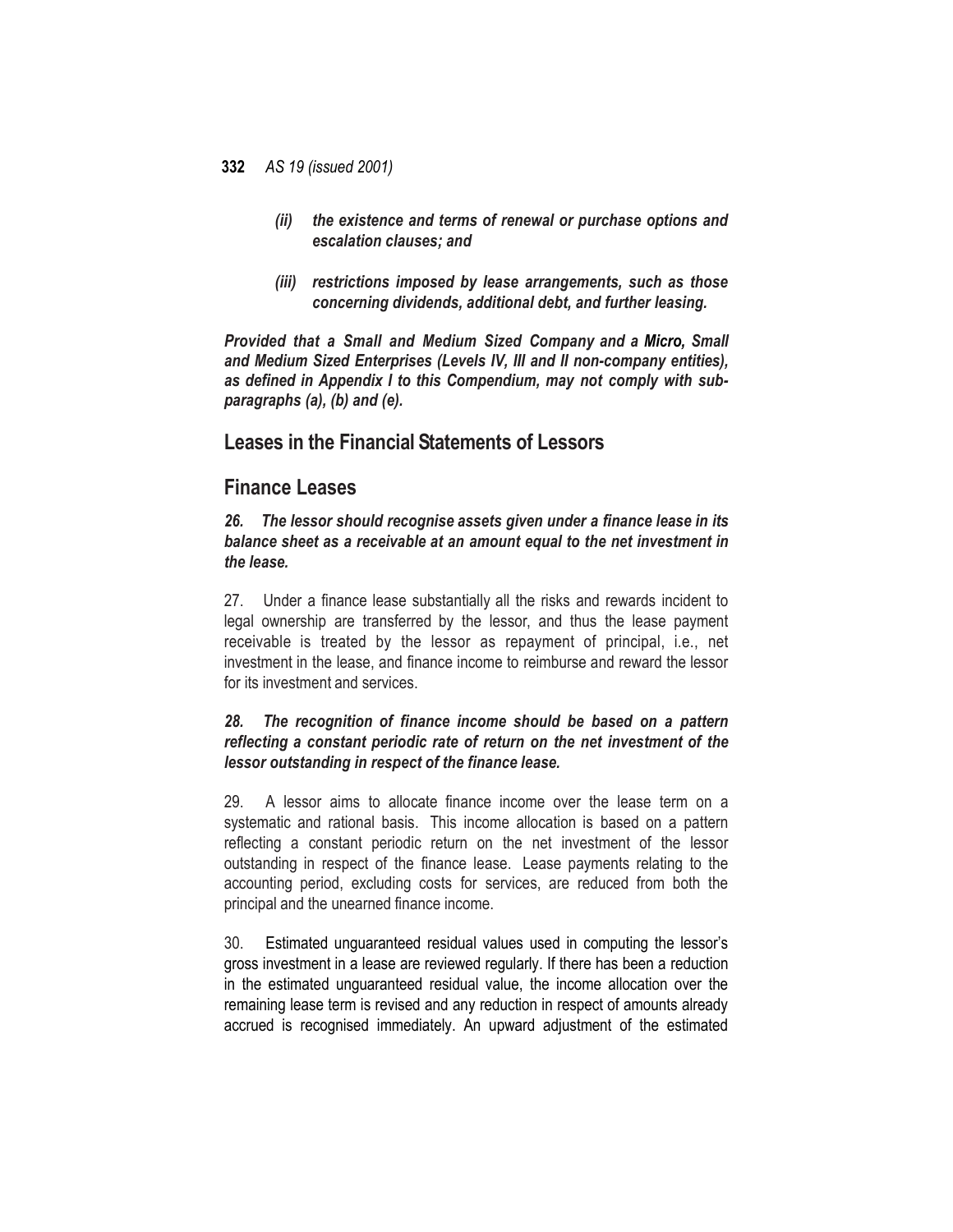residual value is not made.

31. Initial direct costs, such as commissions and legal fees, are often incurred by lessors in negotiating and arranging a lease. For finance leases, these initial direct costs are incurred to produce finance income and are either recognised immediately in the statement of profit and loss or allocated against the finance income over the lease term.

*32. The manufacturer or dealer lessor should recognise the transaction of sale in the statement of profit and loss for the period, in accordance with the policy followed by the enterprise for outright sales. If artificially low rates of interest are quoted, profit on sale should be restricted to that which would apply if a commercial rate of interest were charged. Initial direct costs should be recognised as an expense in the statement of profit and loss at the inception of the lease.*

33. Manufacturers or dealers may offer to customers the choice of either buying or leasing an asset. A finance lease of an asset by a manufacturer or dealer lessor gives rise to two types of income:

- (a) the profit or loss equivalent to the profit or loss resulting from an outright sale of the asset being leased, at normal selling prices, reflecting any applicable volume or trade discounts; and
- (b) the finance income over the lease term.

34. The sales revenue recorded at the commencement of a finance lease term by a manufacturer or dealer lessor is the fair value of the asset. However, if the present value of the minimum lease payments accruing to the lessor computed at a commercial rate of interest is lower than the fair value, the amount recorded as sales revenue is the present value so computed. The cost of sale recognised at the commencement of the lease term is the cost, or carrying amount if different, of the leased asset less the present value of the unguaranteed residual value. The difference between the sales revenue and the cost of sale is the selling profit, which is recognised in accordance with the policy followed by the enterprise for sales.

35. Manufacturer or dealer lessors sometimes quote artificially low rates of interest in order to attract customers. The use of such a rate would result in an excessive portion of the total income from the transaction being recognised at the time of sale. If artificially low rates of interest are quoted, selling profit would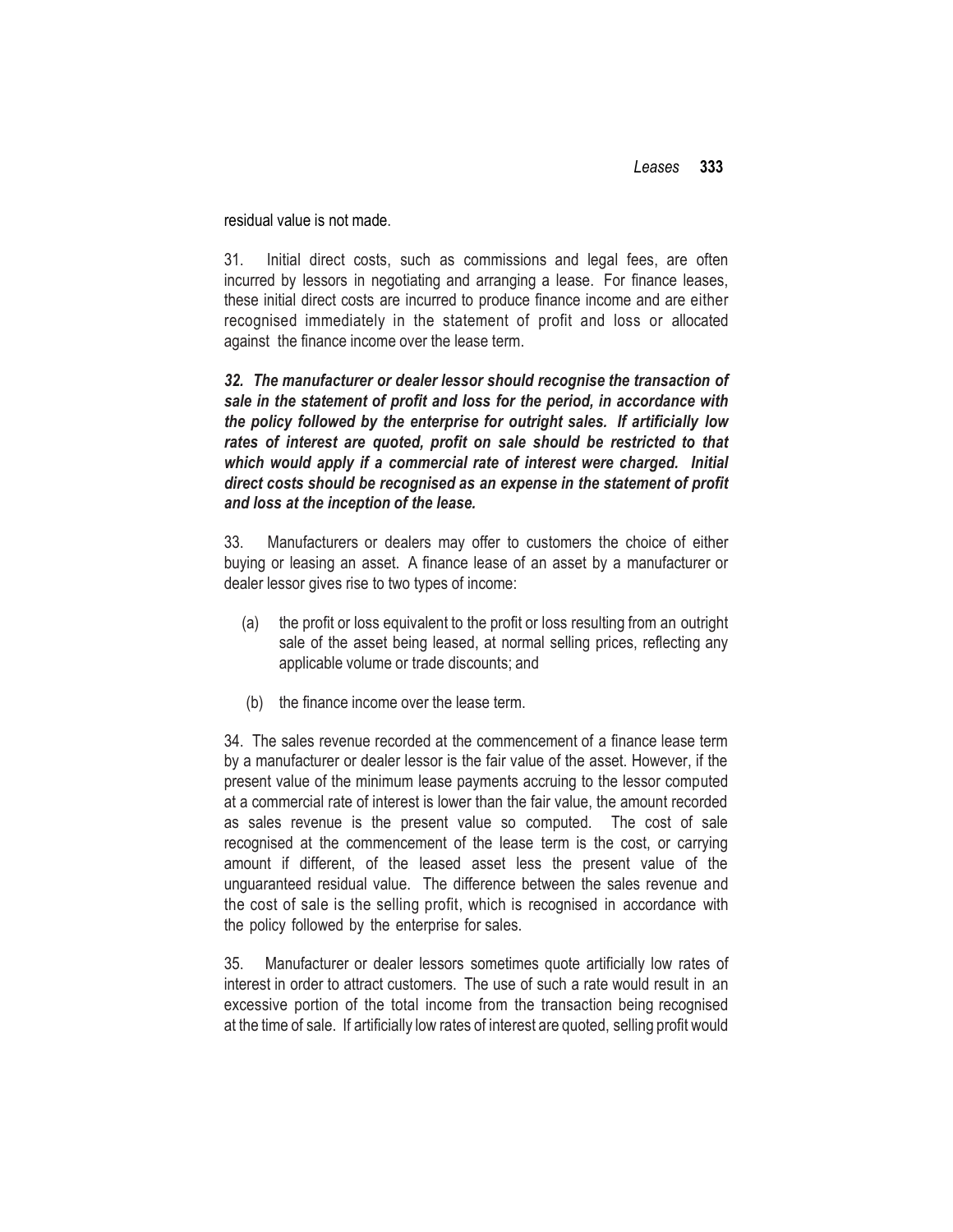be restricted to that which would apply if a commercial rate of interest were charged.

36. Initial direct costs are recognised as an expense at the commencement of the lease term because they are mainly related to earning the manufacturer's or dealer's selling profit.

#### *37. The lessor should make the following disclosures for finance leases:*

- *(a) a reconciliation between the total gross investment in the lease at the balance sheet date, and the present value of minimum lease payments receivable at the balance sheet date. In addition, an enterprise should disclose the total gross investment in the lease and the present value of minimum lease payments receivable at the balance sheet date, for each of the following periods:*
	- *(i) not later than one year;*
	- *(ii) later than one year and not later than five years;*
	- *(iii) later than five years;*
- *(b) unearned finance income;*
- *(c) the unguaranteed residual values accruing to the benefit of the lessor;*
- *(d) the accumulated provision for uncollectible minimum lease payments receivable;*
- *(e) contingent rents recognised in the statement of profit and loss for the period;*
- *(f) a general description of the significant leasing arrangements of the lessor; and*
- *(g) accounting policy adopted in respect of initial direct costs.*

*Provided that a Small and Medium Sized Company and a Micro, Small and Medium Sized Enterprise (Levels IV, III and II non-company entities) as defined in Appendix 1 to this Compendium, may not comply with subparagraphs (a) and (f). Further, a Micro and Small Sized Enterprise*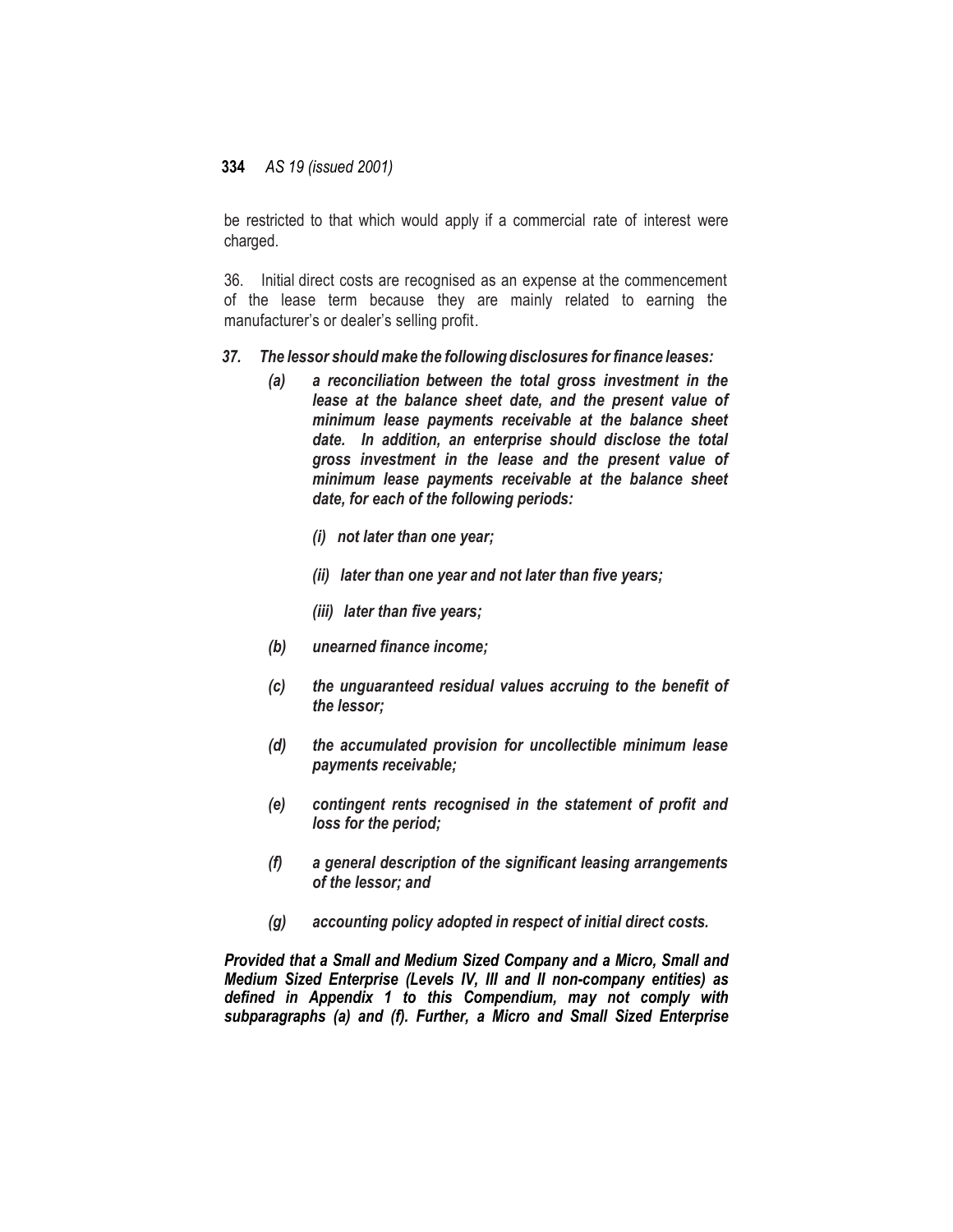*(Level IV and level III non-company entities) as defined in Appendix 1 to this Compendium, may not comply with sub-paragraph (g) also.*

38. As an indicator of growth it is often useful to also disclose the gross investment less unearned income in new business added during the accounting period, after deducting the relevant amounts for cancelled leases.

*Provided that a Micro enterprise (Level IV non-company entities), as defined in Appendix 1 to this Compendium, may not comply with disclosure requirement of paragraph 38.*

### **Operating Leases**

*39. The lessor should present an asset given under operating lease in its balance sheet under fixed assets.*

*40. Lease income from operating leases should be recognised in the statement of profit and loss on a straight line basis over the lease term, unless another systematic basis is more representative of the time pattern in which benefit derived from the use of the leased asset is diminished.*

41. Costs, including depreciation, incurred in earning the lease income are recognised as an expense. Lease income (excluding receipts for services provided such as insurance and maintenance) is recognised in the statement of profit and loss on a straight line basis over the lease term even if the receipts are not on such a basis, unless another systematic basis is more representative of the time pattern in which benefit derived from the use of the leased asset is diminished.

42. Initial direct costs incurred specifically to earn revenues from an operating lease are either deferred and allocated to income over the lease term in proportion to the recognition of rent income, or are recognised as an expense in the statement of profit and loss in the period in which they are incurred.

### *43. The depreciation of leased assets should be on a basis consistent with the normal depreciation policy of the lessor for similar assets, and the depreciation charge should be calculated on the basis set out in AS 10, Property, Plant and Equipment.*

44. To determine whether a leased asset has become impaired, an enterprise applies A S 2 8 , *Impairment of Assets,* that sets out the requirements for how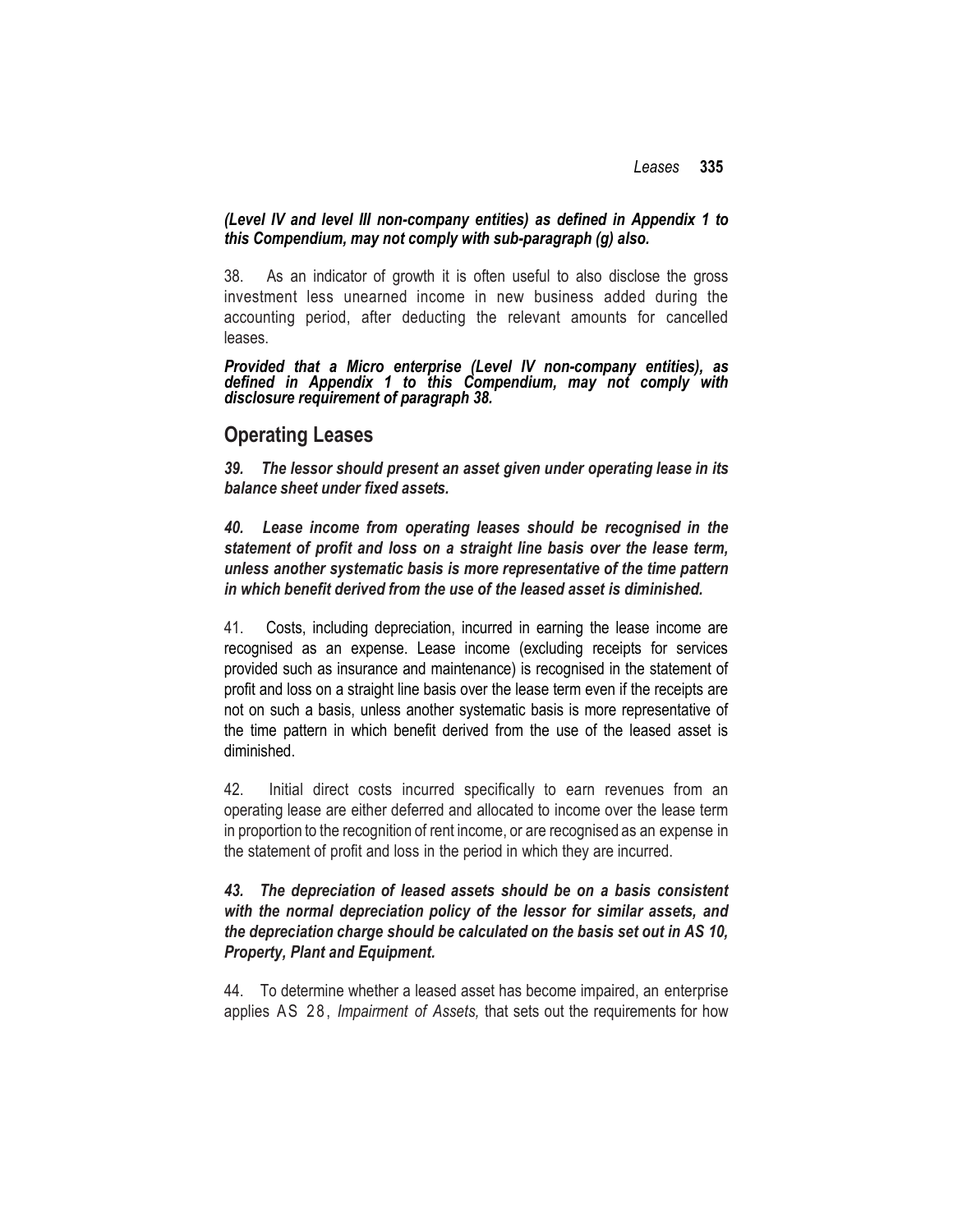an enterprise should perform the review of the carrying amount of an asset, how it should determine the recoverable amount of an asset and when it should recognise, or reverse, an impairment loss.

45. A manufacturer or dealer lessor does not recognise any selling profit on entering into an operating lease because it is not the equivalent of a sale.

*46. The lessor should, in addition to the requirements of and AS 10, Property, Plant and Equipment, and the governing statute, make the following disclosures for operating leases:*

- *(a) for each class of assets, the gross carrying amount, the accumulated depreciation and accumulated impairment losses at the balance sheet date; and*
	- *(i) the depreciation recognised in the statement of profit and loss for the period;*
	- *(ii) impairment losses recognised in the statement of profit and loss for the period;*
	- *(iii) impairment losses reversed in the statement of profit and loss for the period;*
- *(b) the future minimum lease payments under non-cancellable operating leases in the aggregate and for each of the following periods:*
	- *(i) not later than one year;*
	- *(ii) later than one year and not later than five years; (iii) later than five years;*
- *(c) total contingent rents recognised as income in the statement of profit and loss for the period;*
- *(d) a general description of the lessor 's significant leasing arrangements; and*
- *(e) accounting policy adopted in respect of initial direct costs.*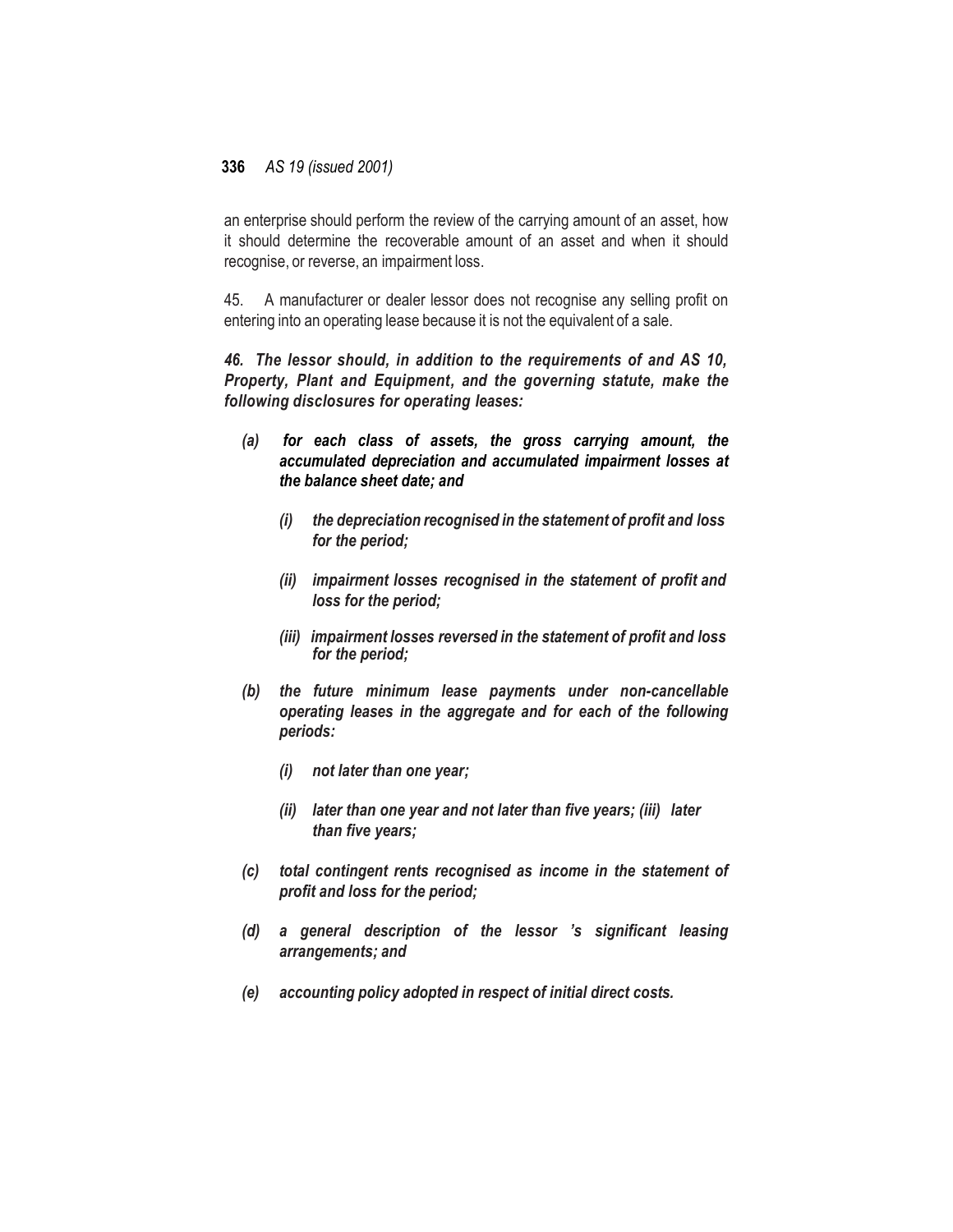*Provided that a Small and Medium Sized Company and a Micro, Small and Medium Sized Enterprise (Level IV, Level III and Level II non-company entities), as defined in Appendix 1 to this Compendium, may not comply with subparagraphs (b) and (d). Further, a Micro and Small Sized Enterprise (Level IV and Level III non-company entities), as defined in Appendix 1 to this Compendium, may not comply with sub-paragraph (e) also.*

### **Sale and Leaseback Transactions**

47. A sale and leaseback transaction involves the sale of an asset by the vendor and the leasing of the same asset back to the vendor. The lease payments and the sale price are usually interdependent as they are negotiated as a package. The accounting treatment of a sale and leaseback transaction depends upon the type of lease involved.

*48. If a sale and leaseback transaction results in a finance lease, any excess or deficiency of sales proceeds over the carrying amount should not be immediately recognised as income or loss in the financial statements of a seller-lessee. Instead, it should be deferred and amortised over the lease term in proportion to the depreciation of the leased asset.*

49. If the leaseback is a finance lease, it is not appropriate to regard an excess of sales proceeds over the carrying amount as income. Such excess is deferred and amortised over the lease term in proportion to the depreciation of the leased asset. Similarly, it is not appropriate to regard a deficiency as loss. Such deficiency is deferred and amortised over the lease term.

*50. If a sale and leaseback transaction results in an operating lease, and it is clear that the transaction is established at fair value, any profit or loss should be recognised immediately. If the sale price is below fair value, any profit or loss should be recognised immediately except that, if the loss is compensated by future lease payments at below market price, it should be deferred and amortised in proportion to the lease payments over the period for which the asset is expected to be used. If the sale price is above fair value, the excess over fair value should be deferred and amortised over the period for which the asset is expected to be used.*

51. If the leaseback is an operating lease, and the lease payments and the sale price are established at fair value, there has in effect been a normal sale transaction and any profit or loss is recognised immediately.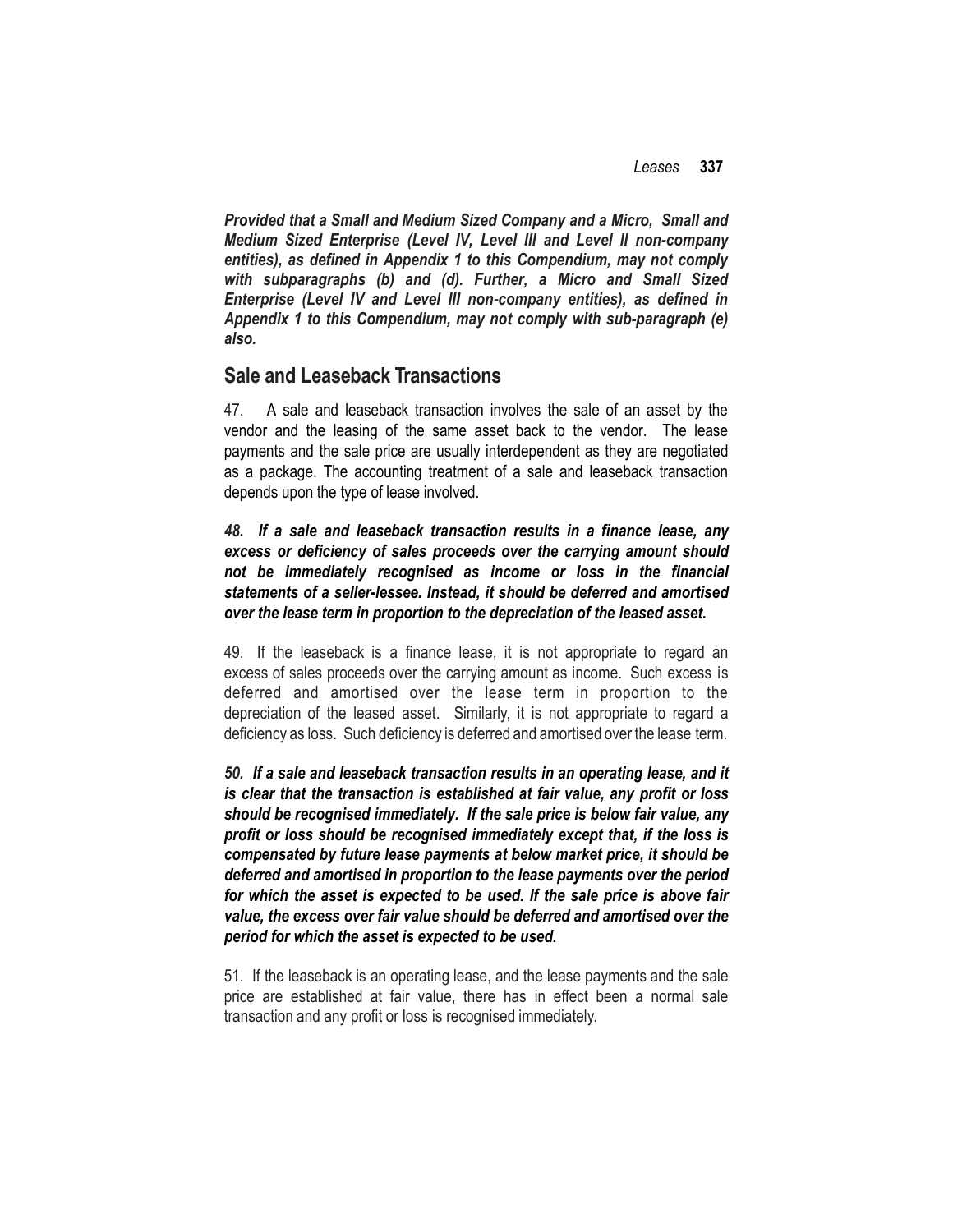*52. For operating leases, if the fair value at the time of a sale and leaseback transaction is less than the carrying amount of the asset, a loss equal to the amount of the difference between the carrying amount and fair value should be recognised immediately.*

53. For finance leases, no such adjustment is necessary unless there has been an impairment in value, in which case the carrying amount is reduced to recoverable amount in accordance with the Accounting Standard dealing with impairment of assets.

54. Disclosure requirements for lessees and lessors apply equally to sale and leaseback transactions. The required description of the significant leasing arrangements leads to disclosure of unique or unusual provisions of the agreement or terms of the sale and leaseback transactions.

55. Sale and leaseback transactions may meet the separate disclosure criteria set out in paragraph 12 of Accounting Standard (AS) 5, *Net Profit or Loss for the Period, Prior Period Items and Changes inAccounting Policies.*

# **Illustration**

# **Sale and Leaseback Transactions that Result in Operating Leases**

*The illustration does not form part of the accounting standard. Its purpose is to illustrate the application of the accounting standard.*

A sale and leaseback transaction that results in an operating lease may give rise to profit or a loss, the determination and treatment of which depends on the leased asset's carrying amount, fair value and selling price. The following table shows the requirements of the accounting standard in various circumstances.

| <b>Sale</b><br>price<br>established at fair<br>(paragraph<br>value<br>50) | Carrying<br>amount<br>equal to fair<br>value | Carrying<br>less<br>amount<br>than fair value | Carrying<br>amount above<br>fair value |
|---------------------------------------------------------------------------|----------------------------------------------|-----------------------------------------------|----------------------------------------|
| <b>Profit</b>                                                             | No profit                                    | Recognise<br>profit                           | Not applicable                         |